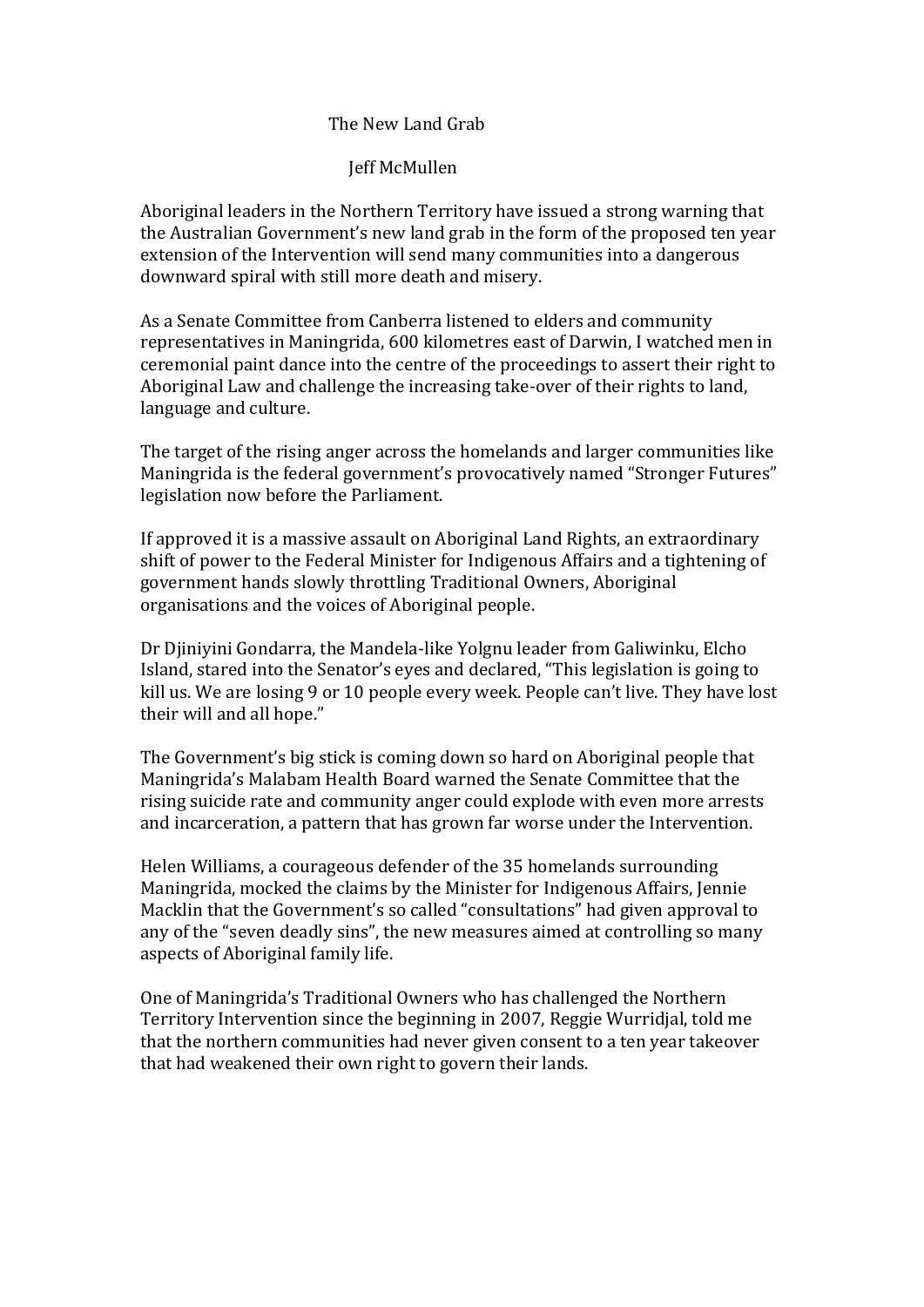Matthew Ryan, chairman of Maningrida's Bawinanga Aboriginal Corporation (BAC) which has done well against great odds to build a brighter future, said the discriminatory legislation could not possibly be presented as "a special measure" as Minister Macklin had never provided people with adequate information or time to understand, let alone, approve the Federal Government's most serious grab for power.

These Aboriginal people have good reason to be full of anguish over the extraordinary increase in federal control. Maningrida, a community of 3200 people nestled against the Arafura Sea, has been declared one of the government's "growth towns". The population is increasingly stressed because of the oppressive shortage of housing and the burden of some 800 countrymen scattered around 35 surrounding homelands that are now feeling increasingly abandoned by the government.

Instead of utilizing the local labour force and the organizational leadership of the BAC the Intervention's masterminds awarded \$500,000 of work to contractors for work on school housing and up to \$50 million for a larger housing project. These fly-in, fly-out, white-fellers huddle each night in their own compound. Very little of this tax-payer funded investment actually improves the local economy.

As the local Aboriginal men of the BAC run their own earth brick factory and have just finished Maningrida's excellent new art and culture centre, why not boost their employment and real wages by letting them build up their own community?

The Intervention will deliver Maningrida about 100 small houses now being constructed on former swamp-land but some locals claim the new housing project will be inundated in the frequent big wets. The low, concrete slab houses look like hot boxes, painted neatly in pastels with high wire fences, a mini Macmansion that someone has decided is good enough for Aboriginal families.

Across town, many huge families of twenty people or more are crowded under rusting tin roofs, with flapping tarps to keep out the driving rain. Old cars and trucks are pulled up at the sides. Many here told me that what they truly hate about the new tenancy rules imposed by the Intervention extension is that they will not be allowed to light an open fire in their yard, not for cooking, not even for ceremonial purposes after a death in the family.

Just before my arrival a much-loved Old Man, a highly respected Traditional Owner passed away. Maningrida's elders had even more pain in their hearts as they struggled to convey to the visiting Senators their increasing frustration.

As men, women and even school students addressed the Senators their unmistakeable collective message was that Jennie Macklin had not listened to their voices and that last year's Government consultation was an insulting farce, disrespectful of all of their most important rights and beliefs.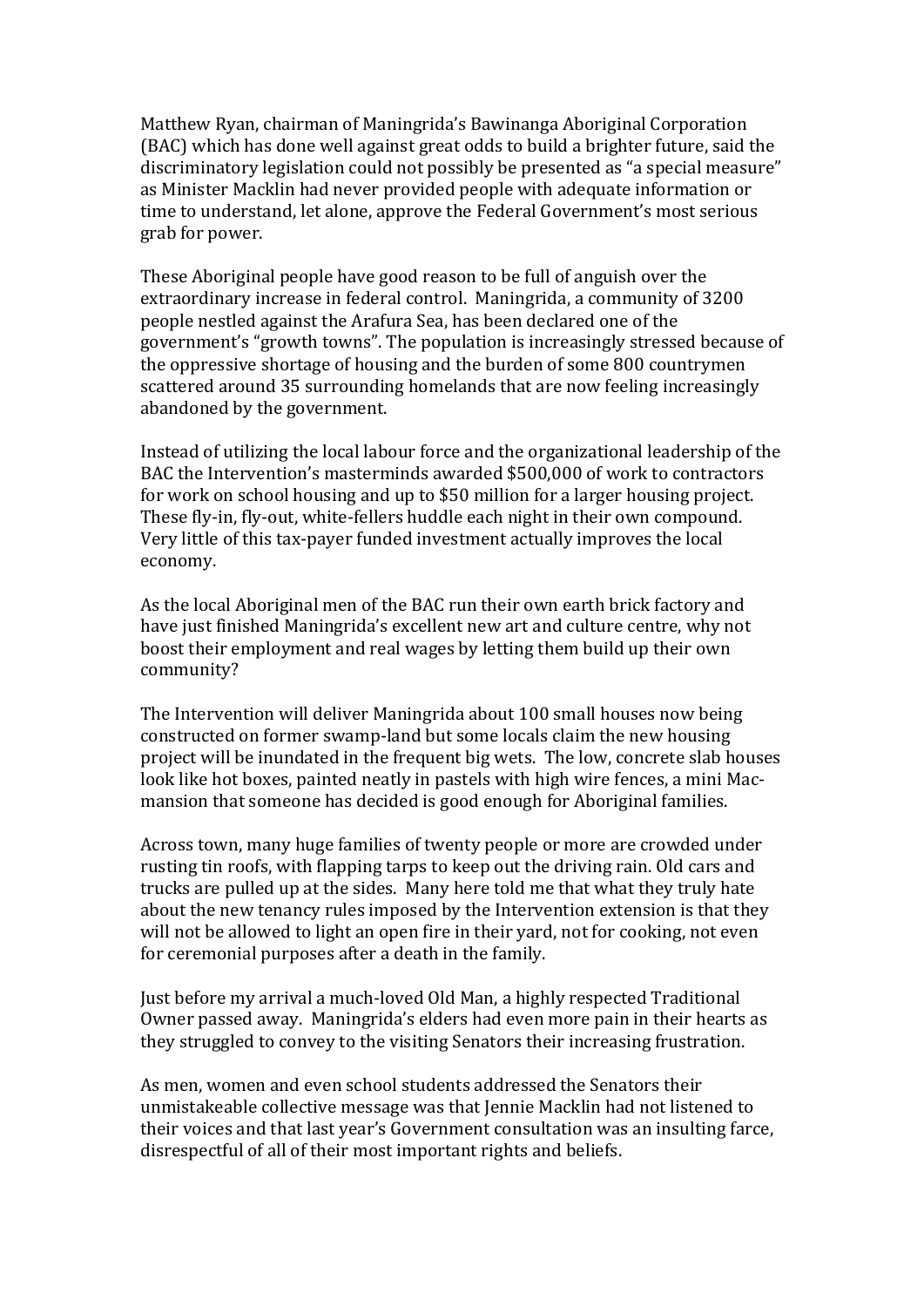Peter Danaja, the Bawinanga Aboriginal Corporation's highly intelligent Treasurer, said Ms Macklin had promised that there would be "follow-up" a fortnight after she visited the second largest community in the Northern Territory. Instead, here was another convoy of white Toyotas, this time the Senate Committee promising to "follow-up" the broken promises of the previous  $lot.$ 

Is it any wonder that Aboriginal people can't fathom white politicians?

The Canberra mob can't even settle on who they want to be their own boss but they are always determined not to allow Aboriginal leaders and communities to manage challenges that Government has never and will never be able to solve.

In Maningrida I found some grudging admission of this failure by white politicians. Nigel Scullion, the Coalition Senator who was part of the original Intervention, told me standing there under the hot morning sun, "I steamed in here to Maningrida 26 years ago and it is worse today."

What's Senator Scullion's remedy? More involvement by the Federal Minister for Indigenous Affairs!

So let's say the ALP Government were to fall at the next federal election in 2013. Imagine Shadow Minister Minister Scullion becoming the next Government Minister for Aboriginal Affairs in a long list of disastrous appointments in the eves of Aboriginal people. Am I hearing an echo of Mal Brough, barking orders at people in Wadeve?

The unmistakeable consensus on both sides in Canberra is that the federal Minister must have the controlling vote on what happens to remote Aboriginal communities.

Only the Greens in the Federal parliament, especially Senator Rachel Siewart, have mounted a credible defence of the basic human rights of Aboriginal families.

Senator Siewart, who is on the Committee that travelled to Alice Springs, Ntaria, Darwin and Maningrida, told me that it was perfectly clear that Aboriginal people had not given consent to the drastic increase in punishment dealt out in the Stronger Futures legislation.

For example, she said, cutting three month's welfare money from parents whose children missed five days attendance in a school term would see less monev for food on the table and possibly harm the well being of those children. "This income management and punitive approach has never worked here in Australia or overseas and it is a serious worry," Senator Siewart said.

The Stronger Futures bill also includes harsh penalties that could see people jailed for six months for possessing a bottle of beer or eighteen months for having a six pack (more than 1.35 litres of alcohol) in the prohibition zones.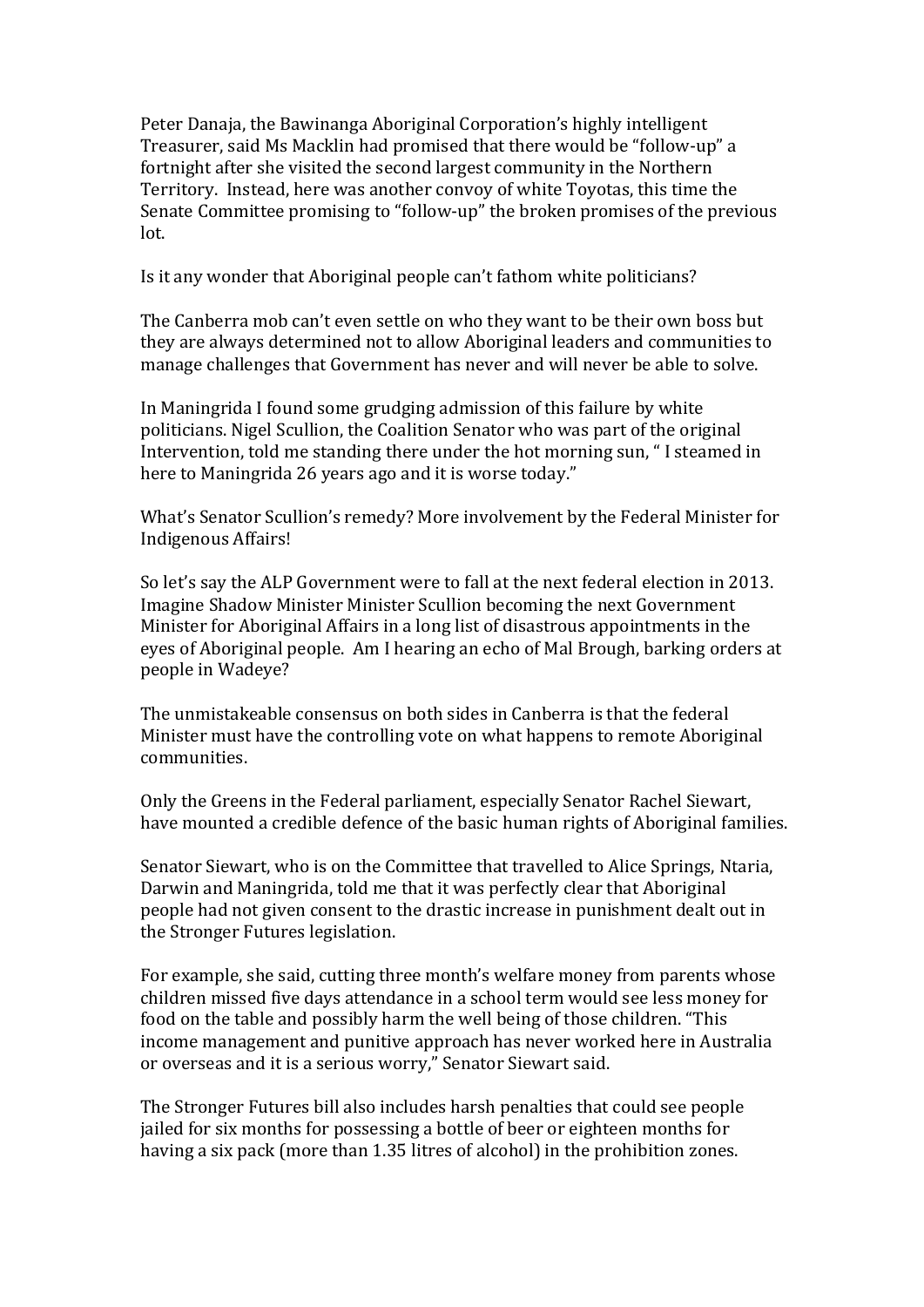White people often get exemption permits to drink alcohol in places like Maningrida and the double standard and discrimination is glaring.

The Maningrida mob want to manage any troubled youth or sick adults by caring for them on their homelands where the wellbeing is stronger. But the Northern Government's blind folly in herding people towards twenty larger growth towns leaves the homelands feeling abandoned.

Peter Dunaja told me that Maningrida and other communities across the Northern Territory wanted no part of Stronger Futures for the next ten years because they had no input in shaping this drastic government plan.

Senator Siewart acknowledged that this feeling of anger and abandonment is spreading alarmingly because of disillusionment with the Government process and the loss of control of individual decision-making and even in family rights and the life of whole communities.

As they packed up in Maningrida and scrambled for their plane to move onto the next hurried meeting with Aboriginal people, I challenged Senator Claire Moore, chair of the Senate Community Affairs Committee, on how "Stronger Futures" could possibly be deemed a legal "special measure". I explained that public transcripts of the Government's visits established that there was no real community knowledge of the measures, so much more was lost because of inadequate translation, and certainly they had given no prior, informed consent. Somewhat agitated. Senator Moore insisted that the Senate could look at this in the weeks ahead and that she would also inform the Government of the community outrage.

What the visiting politicians rarely see on their fleeting fly-in and fly-out visits is the scale of the poverty and hunger. In these Aboriginal homes a big extended family is struggling to survive on about \$800 a fortnight, paying \$240 or more on rent under the new tenancy rules, battling to find the \$500 a week that they must pay for meagre rations, over-priced sacks of flour and sugar for damper. If the government had truly been listening they would have directed the Intervention money to improve transport costs of vital food supplies.

A senior insider in the Northern Territory Government told me that the feds had spent \$400 million over four years just to bring in the income management of these families. It would cost another \$25 million a year to extend the control and punishment program by taking away the money when school attendance lagged.

The terrible irony is that stoic school principals like Maningrida's Stuart Dwyer have won high praise from Aboriginal parents and community elders by working hard to build attendance through engagement and making the school a safe and happy place. Trainee Aboriginal teachers told the Senate committee that punishing parents could only harm the children in the circumstances of increasing helplessness.